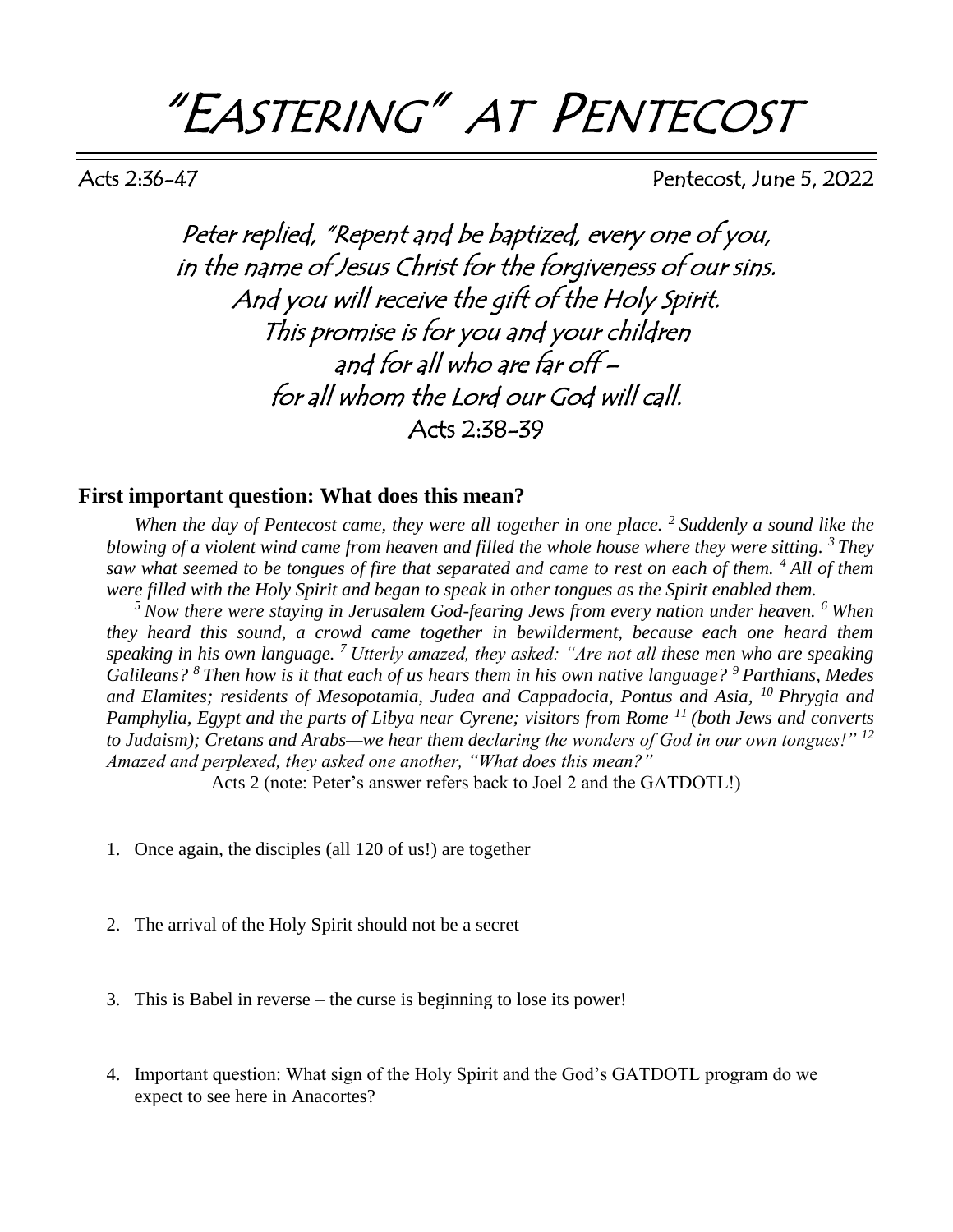## **Which Jesus? (or, The essential element of every good sermon)**

*<sup>22</sup>"Men of Israel, listen to this: Jesus of Nazareth was a man accredited by God to you by miracles, wonders and signs, which God did among you through him, as you yourselves know. <sup>23</sup>This man was handed over to you by God's set purpose and foreknowledge; and you, with the help of wicked men, put him to death by nailing him to the cross. <sup>24</sup>But God raised him from the dead, freeing him from the agony of death, because it was impossible for death to keep its hold on him. <sup>25</sup>David said about him . . . .* [Psalm 16:8-11]

*<sup>29</sup>"Brothers, I can tell you confidently that the patriarch David died and was buried, and his tomb is here to this day. <sup>30</sup>But he was a prophet and knew that God had promised him on oath that he would place one of his descendants on his throne. <sup>31</sup>Seeing what was ahead, he spoke of the resurrection of the Christ, that he was not abandoned to the grave, nor did his body see decay. <sup>32</sup>God has raised this Jesus to life, and we are all witnesses of the fact. <sup>33</sup>Exalted to the right hand of God, he has received from the Father the promised Holy Spirit and has poured out what you now see and hear. <sup>34</sup>For David did not ascend to heaven, and yet he said . . . .* [Psalm 110:1]

*<sup>36</sup>"Therefore let all Israel be assured of this: God has made this Jesus, whom you crucified, both Lord and Christ."* 

Acts 2 (Peter quotes from Psalm 16 and Psalm 110)

1. Get the right Jesus, not the \_\_\_\_\_\_\_\_\_\_\_\_\_\_\_\_\_\_\_\_\_\_\_\_\_\_\_ Jesus (place your adjective there)

2. The "normal" way to meet Jesus is

# **What God is doing while Peter is preaching**

*<sup>37</sup>When the people heard this, they were cut to the heart and said to Peter and the other apostles, "Brothers, what shall we do?"* 

*<sup>38</sup>Peter replied, "Repent and be baptized, every one of you, in the name of Jesus Christ for the forgiveness of your sins. And you will receive the gift of the Holy Spirit. <sup>39</sup>The promise is for you and your children and for all who are far off—for all whom the Lord our God will call."*

Acts 2

1. God is piercing hearts, so I

2. God is giving gifts, so I \_\_\_\_\_\_\_\_\_\_\_\_\_\_\_\_\_\_\_\_\_\_\_\_\_\_\_\_\_\_\_\_\_\_\_\_\_\_\_\_\_\_\_\_\_\_\_\_\_\_\_\_

3. God is calling, so I

4. This is how God is at work during the GATDOTL!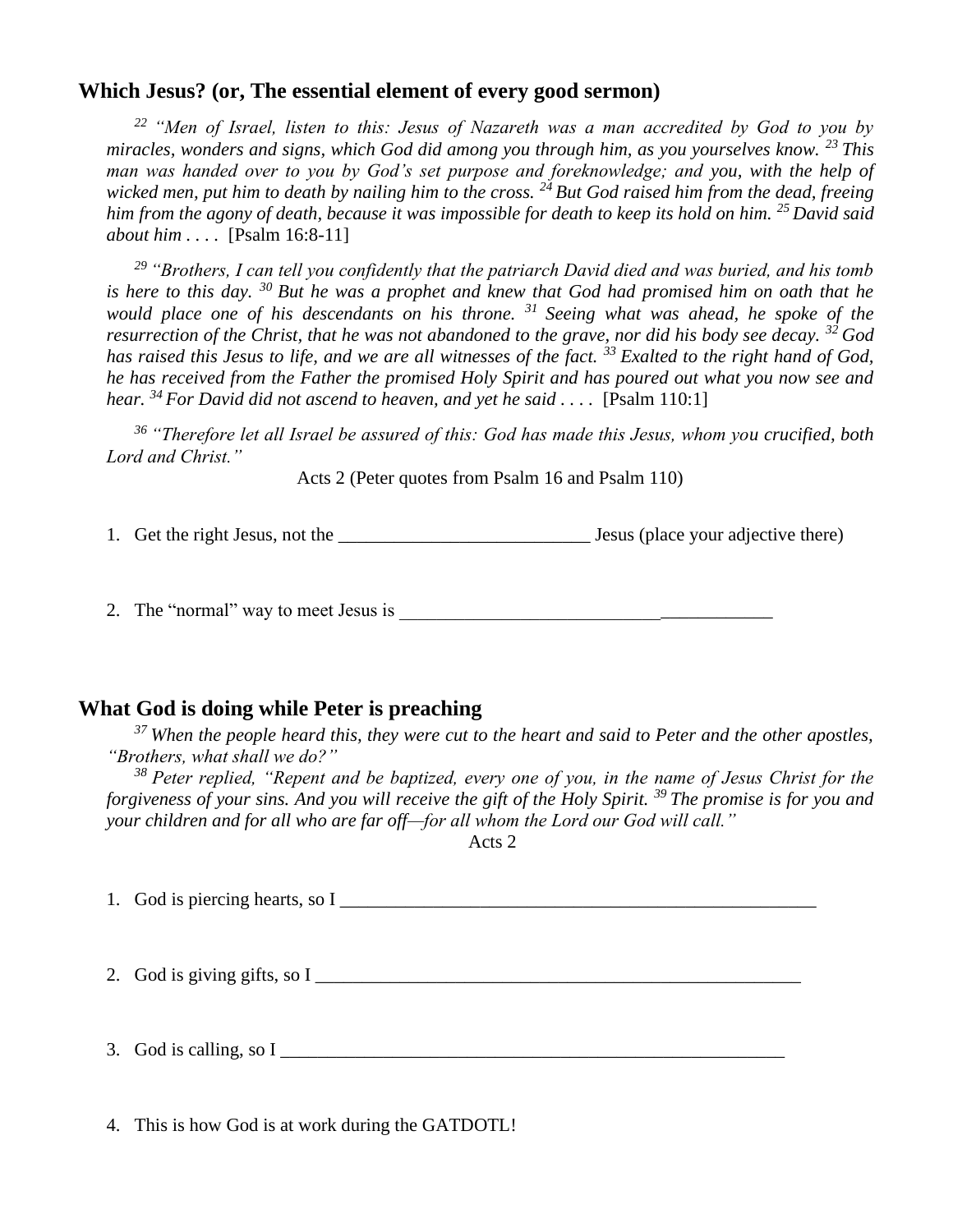### **What to do when your heart is pierced**

1) The good news about repentance "Go east, young man" (with apologies to Horace Greely)

*<sup>17</sup>"Now, brothers, I know that you acted in ignorance, as did your leaders. <sup>18</sup>But this is how God fulfilled what he had foretold through all the prophets, saying that his Christ would suffer. <sup>19</sup>Repent, then, and turn to God, so that your sins may be wiped out, that times of refreshing may come from the Lord, <sup>20</sup>and that he may send the Christ, who has been appointed for you—even Jesus.* Acts 3 (Peter's next great sermon)

#### 2) The next step is baptism

*What shall we say, then? Shall we go on sinning so that grace may increase? <sup>2</sup>By no means! We died to sin; how can we live in it any longer? <sup>3</sup>Or don't you know that all of us who were baptized into Christ Jesus were baptized into his death? <sup>4</sup>We were therefore buried with him through baptism into death in order that, just as Christ was raised from the dead through the glory of the Father, we too may live a new life.* 

#### Romans 6

3) Find a church that encourages you in the Word, in prayer, in fellowship and in service

*<sup>40</sup>With many other words he warned them; and he pleaded with them, "Save yourselves from this corrupt generation." <sup>41</sup>Those who accepted his message were baptized, and about three thousand were added to their number that day.* 

*<sup>42</sup>They devoted themselves to the apostles' teaching and to the fellowship, to the breaking of bread and to prayer. <sup>43</sup>Everyone was filled with awe, and many wonders and miraculous signs were done by the apostles. <sup>44</sup>All the believers were together and had everything in common. <sup>45</sup>Selling their possessions and goods, they gave to anyone as he had need. <sup>46</sup>Every day they continued to meet together in the temple courts. They broke bread in their homes and ate together with glad and sincere hearts, <sup>47</sup>praising God and enjoying the favor of all the people. And the Lord added to their number daily those who were being saved.*

Acts 2